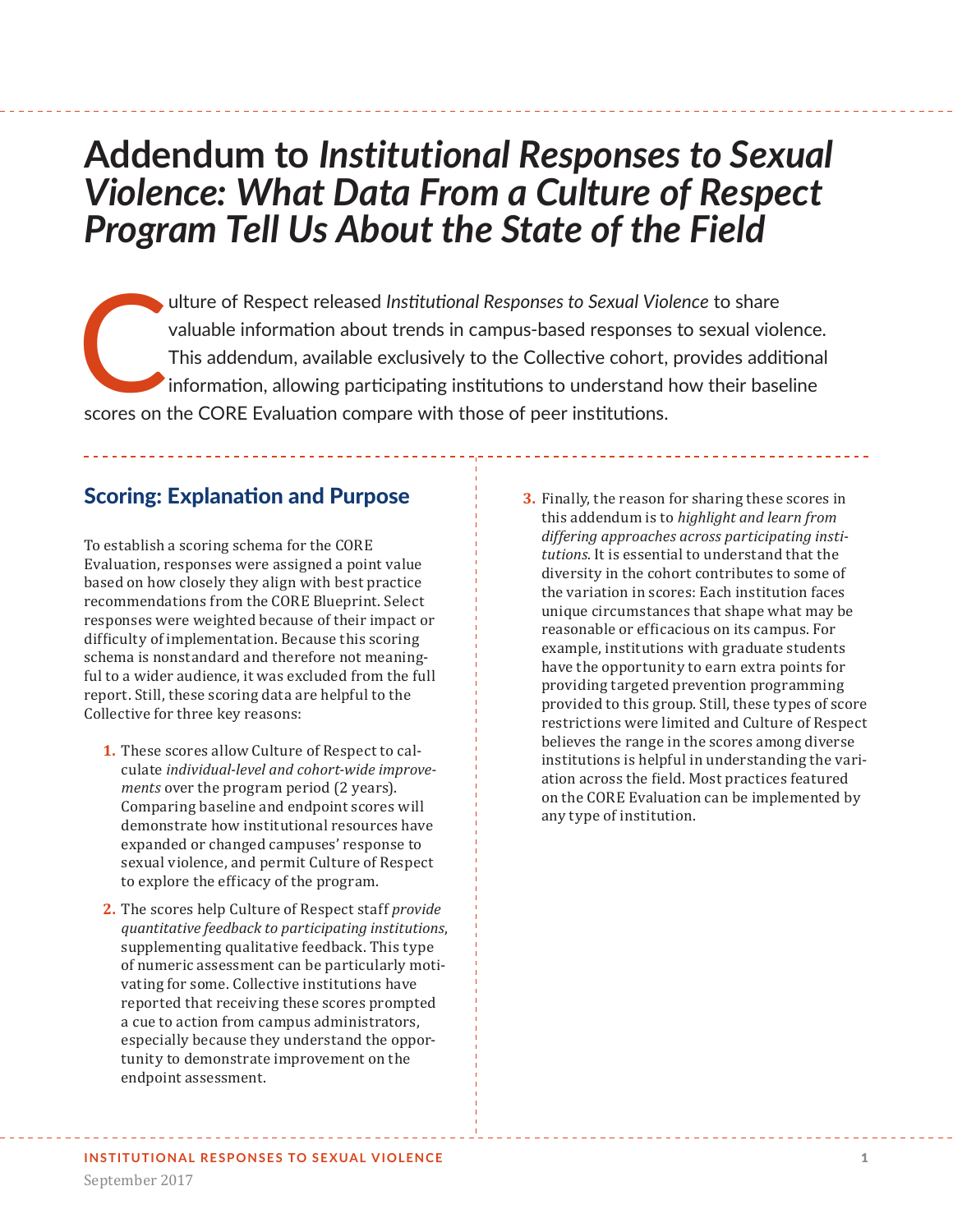## **Results**